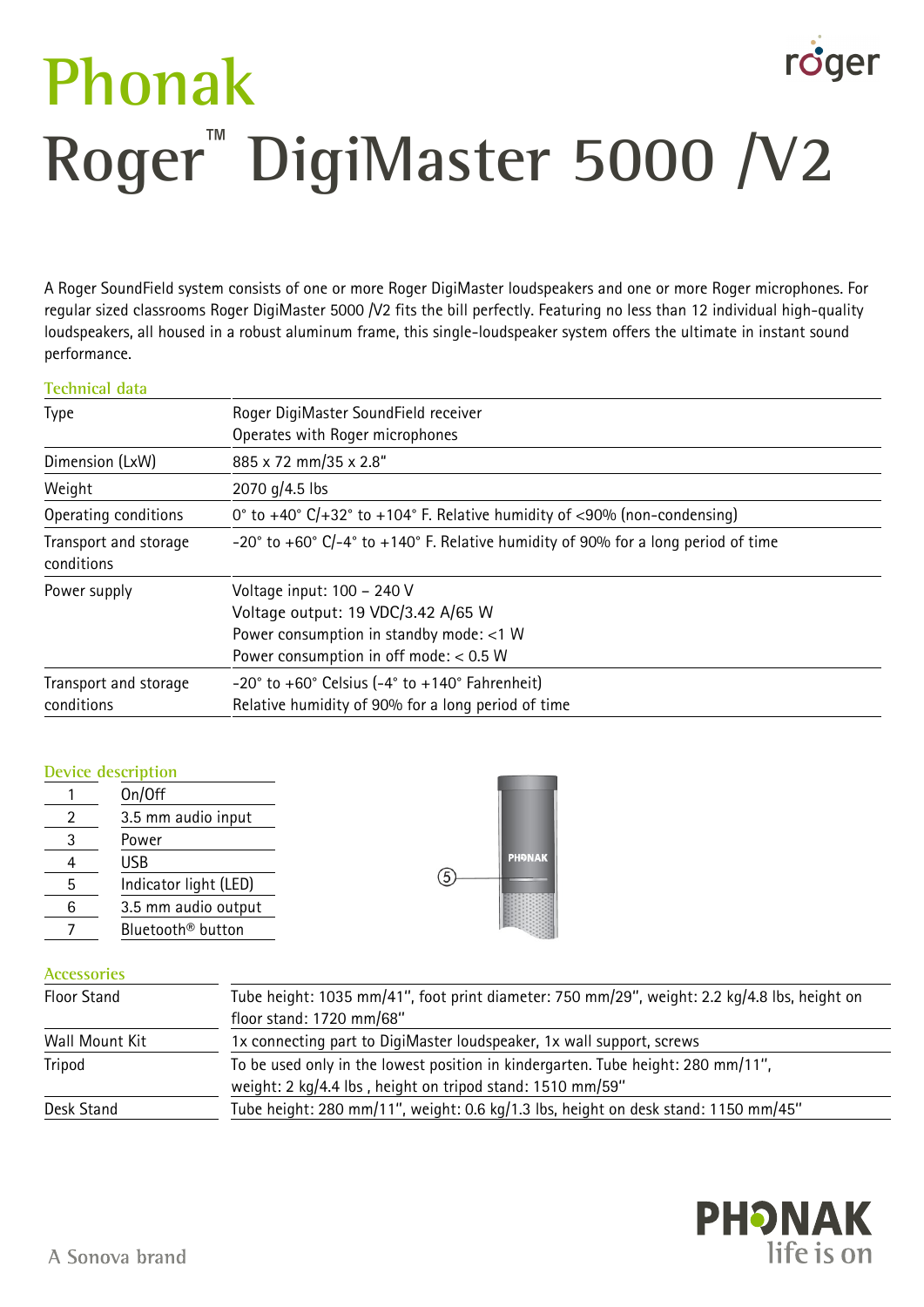

#### **DigiMaster characteristics**

| DigiMaster characteristics                            |                                                           |
|-------------------------------------------------------|-----------------------------------------------------------|
| Rome size:                                            | Roger technology                                          |
| Number of DigiMaster<br>5000 per Roger<br>microphone  | 1 unit                                                    |
| Number of DigiMaster<br>5000 per building             | unlimited                                                 |
| DigiMaster 5000                                       | Roger for Education                                       |
| compatible Roger                                      | microphones                                               |
| microphone                                            |                                                           |
| <b>Roger characteristics</b>                          |                                                           |
| Transmission technology                               | 2.4 GHz including adaptive<br>automatic frequency hopping |
| Power emission                                        | 100 mW                                                    |
| Operating range                                       | 25 m/82 ft                                                |
| Audio characteristics                                 |                                                           |
| Audio bandwidth<br>for speech                         | 200 Hz - 7.5 kHz                                          |
| Volume control for voice                              | $± 8$ dB                                                  |
| Power output                                          | Up to 40 W                                                |
| Loudspeaker array                                     | 12 mini-loudspeakers                                      |
| Vertical aperture<br>angle of the main<br>lobe @500Hz | $\pm 25^{\circ}$                                          |
| Vertical aperture angle of<br>the main lobe $@2kHz$   | $± 25^\circ$                                              |
| Auxiliary input                                       | 3.5 mm jack                                               |
| Audio bandwidth for                                   | 100 Hz - 20 kHz                                           |
| auxiliary audio input                                 |                                                           |
| Volume control for<br>auxiliary audio input           | $+10dB$                                                   |
| Auxiliary output                                      | 3.5 mm jack line output                                   |
| Audio bandwidth<br>for Bluetooth                      | 100 Hz - 20 kHz                                           |

#### **Bluetooth information**

Standard Bluetooth v4.2

# **Bluetooth**

The Bluetooth® word mark and logos are registered trademarks owned by Bluetooth SIG, Inc. and any use of such marks by Phonak is under license. Other trademarks and trade names are those of their respective owners.